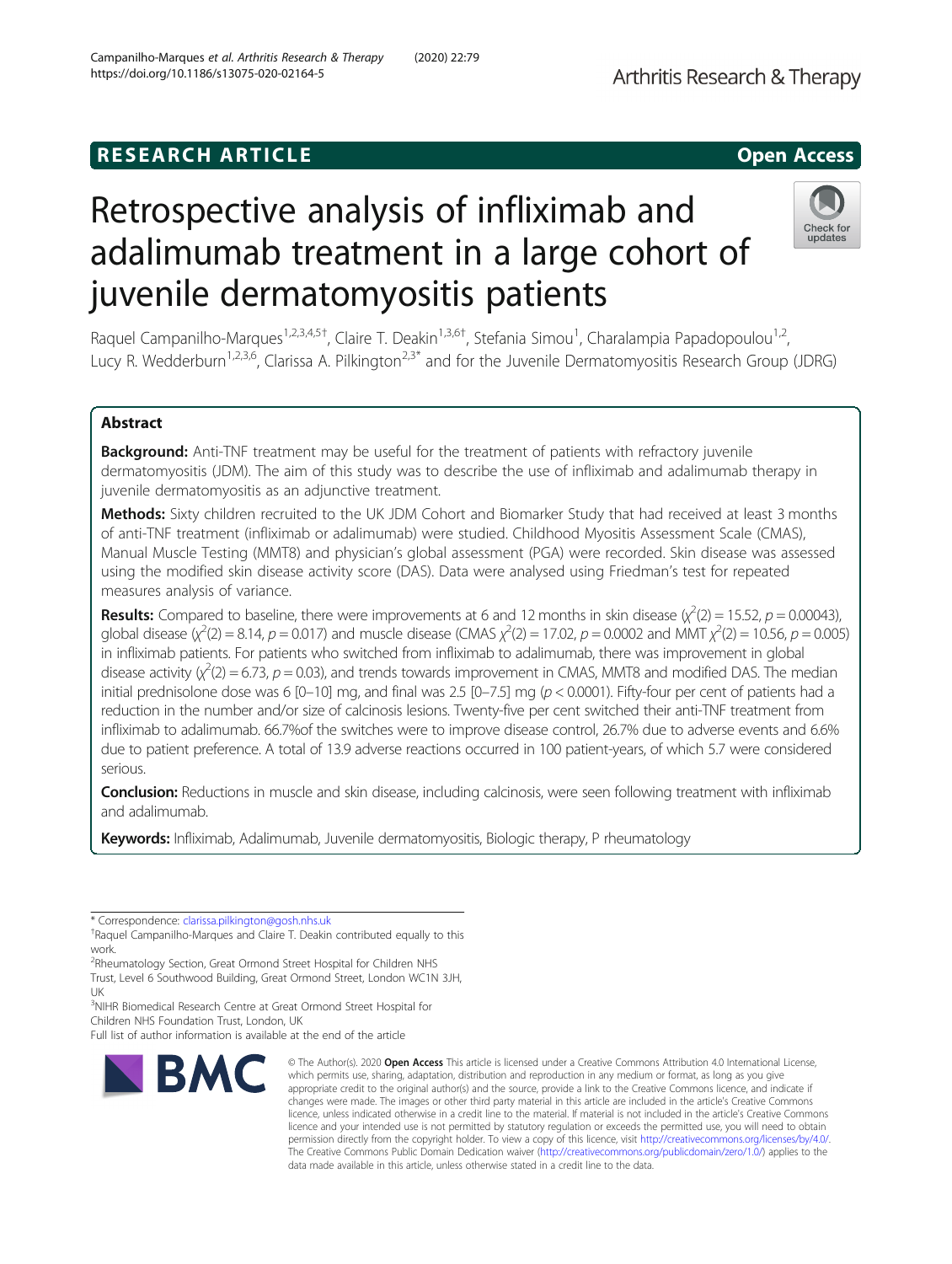# Background

Juvenile dermatomyositis (JDM) is a rare inflammatory disease of childhood that predominantly affects muscles and skin but is also a systemic multi-organ disease [[1\]](#page-7-0). It is the most common idiopathic inflammatory myopathy (IIM) of childhood: incidence of 2–3 new cases per million/children/year [\[2](#page-7-0)]. The treatment of JDM has been challenging. The reasons include the rarity of the disease, its heterogeneous clinical phenotype and the small number of randomized, double-blind controlled clinical trials. Traditional treatment includes glucocorticoids and conventional immunosuppressive or immunomodulatory agents [\[3\]](#page-7-0). As treatment of refractory disease has been difficult, there is growing interest in evaluating novel therapies including newer biologics that target various pathways implicated in the pathogenesis of myositis [\[4](#page-7-0)]..

Anti-TNF biologics have been successful in treating various chronic inflammatory disorders [[5](#page-7-0), [6\]](#page-7-0). TNF has been identified in high levels in JDM patients who have a long disease course and calcinosis, which can be a debilitating complication [\[7](#page-7-0)–[9\]](#page-7-0). There is some evidence that prolonged active disease is related to this complication and that its incidence can be reduced by earlier disease control [[10\]](#page-7-0). A previous case series of 5 patients with refractory JDM treated with infliximab showed improvement in all 5 cases in core set measures [\[11](#page-7-0)]. Therefore, TNF may be a good potential therapeutic target for the treatment of JDM: however, evidence for efficacy of TNF blockade is limited. The goal of this study was to describe the efficacy and safety of anti-TNF treatment in patients recruited to the UK JDM Cohort and Biomarker Study (JDCBS).

# **Methods**

#### **Patients**

Data from JDM patients treated with anti-TNF agents were analysed from the JDCBS [[2\]](#page-7-0). Informed written parental consent and age-appropriate assent were obtained. This research was approved by the UK Northern & Yorkshire Medical Research and Ethics Committee. All patients had a diagnosis of definite or probable JDM according to the Bohan and Peter criteria [\[12](#page-7-0), [13](#page-7-0)]. The new classification criteria were not employed as they are not yet used in routine clinical practice. Patients were included in the analysis if they had ever received anti-TNF therapy lasting for at least 3 months. Patients were excluded from the analysis if they were treated with etanercept or had no recorded outcome variables or dates of starting or ending anti-TNF. Indications for starting anti-TNF were active skin disease, calcinosis, muscle disease or general disease activity that the clinician considered to be refractory to conventional treatment.

Sixty patients treated with anti-TNF were identified, and data on the demographics, concomitant diseasemodifying anti-rheumatic drugs (DMARDs) and adverse events are presented for this combined cohort in order to analyse treatments targeting this mechanism as a whole. Patients were excluded from subsequent efficacy analyses if they had allergic reactions to the first infusion and did not receive another anti-TNF  $(n = 2)$ . For efficacy analysis, patients treated with infliximab alone (6 mg/kg every 4 weeks;  $n = 39$ ) and patients treated with infliximab (6 mg/kg every 4 weeks) then adalimumab (24 mg/m<sup>2</sup> every other week;  $n = 15$ ) were analysed as two separate groups. Changes in levels of disease activity at 6 and 12 months after infliximab and adalimumab start were analysed for the respective groups. Finally, patients treated with adalimumab alone  $(24 \text{ mg/m}^2 \text{ every})$ other week;  $n = 4$ ) were not analysed statistically due to low numbers, but their clinical scores are described. A flow diagram outlining which patients were included in each analysis is presented Figure S[1](#page-6-0) in Supplementary Methods. Although patients who received etanercept were excluded from analysis, a description of their clinical scores is presented in Supplementary Results.

#### Data collection

Patient clinical data at 0, 6 and 12 months after infliximab/adalimumab start are described. For the safety analysis, patient clinical data were collected until the present date. Core outcome variables for JDM were collected including the Childhood Myositis Assessment Scale (CMAS, score range 0–53, with high scores indicating minimal disease) [\[14\]](#page-7-0) and Manual Muscle Testing of 8 groups (MMT8, score range 0–80, with high scores indicating minimal disease) [\[15](#page-7-0)] that exist to standardize the muscle assessment. Both are part of the JDM Paediatric Rheumatology International Trials Organisation (PRINTO) [[16](#page-7-0)] and International Myositis Assessment and Clinical Studies Group (IMACS) [\[17](#page-8-0)] core disease activity measures. The physician's global assessment of disease activity (PGA, score range 0–10, with low scores indicating minimal disease) and the modified Disease Activity Score as a measure of skin disease activity (DAS, score range 0–5, with low scores indicating minimal disease) [\[18](#page-8-0)] were collected. Modified DAS includes the 4 skin components of a simplified version of the original DAS tool, which are Gottron's papules (1 point), heliotrope rash (1 point), vasculitis (1 point) and erythema (2 points). The presence of calcinosis was also recorded based on a combination of physician's assessment and imaging such as X-rays. As objective measures of calcinosis were not collected for this cohort, analyses of whether calcinosis improved were based on the physician's assessment at the date of visit, which may have incorporated X-rays. Inter-observer variation was not recorded. Data on other medications received prior to the start, at start and at 12 months of anti-TNF therapy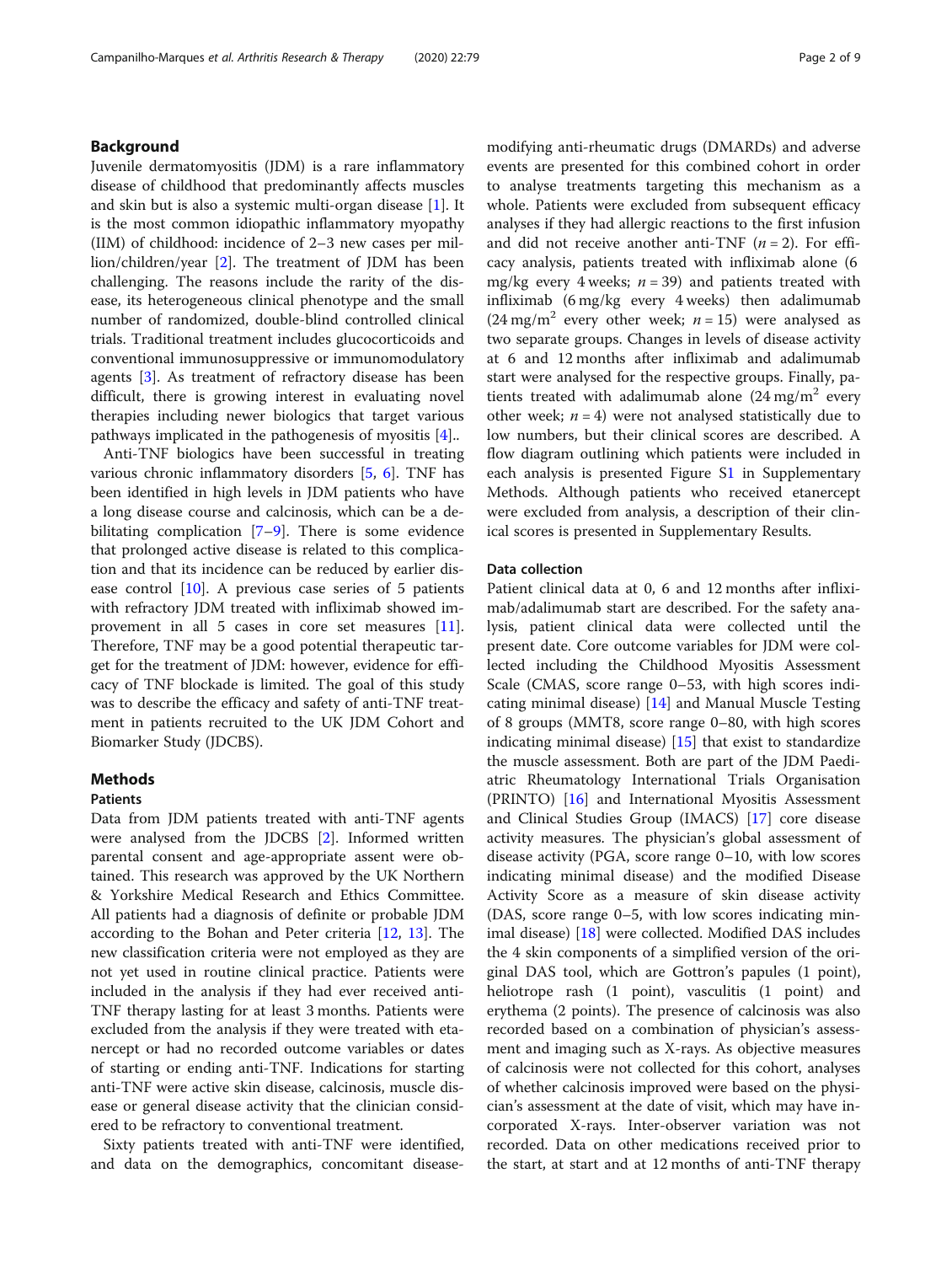were recorded, including the dose of steroid treatment. Adverse events that occurred from the start of anti-TNF treatment until the end of follow-up were recorded. Severe adverse reactions were defined as the occurrence of death, hospitalization or any event that caused permanent damage. For patients who switched between anti-TNF therapies (infliximab to adalimumab), the reason for the switch and the duration of prior infliximab treatment at the time of the switch were noted.

#### Statistical analysis

The non-parametric Friedman's test for repeated measures analysis of variance (ANOVA) was performed to identify significant main effects of time on clinical measures of disease activity. Separate analyses were performed for patients who received infliximab alone and for patients who received infliximab and then adalimumab. In the latter analysis, the date of switch from infliximab to adalimumab was taken as a new treatment start time. Post hoc tests to identify time-points at which clinical scores differed significantly from each other were performed using Wilcoxon signed-rank tests. The Bonferroni correction was used to adjust for multiple hypothesis testing, such that  $p$  values below 0.017 were considered statistically significant in the post hoc tests. Steroid doses at the start and 12 months after the start of anti-TNF therapy were compared using the Wilcoxon signed-rank test. Statistical analysis was performed using R version 3.5.1 and plots were generated using Graphpad Prism 5.

# Results

#### Patient demographics, clinical features and medication

Of 60 patients assessed, 72% were female and 77% were Caucasian (Table 1). Most had been diagnosed with definite JDM (87%), with a minority diagnosed with probable JDM (3%), JDM overlap with scleroderma (7%) or JDM overlap with chronic arthritis (2%) The median age at disease onset was 5.2 [3.3–9.7] years. Median disease duration at the beginning of anti-TNF treatment was 3.1 [1.7–4.9] years, and median duration on anti-TNF therapy was of 2.5 [1.5–4] years. Of these patients, 59 had an autoantibody result: 19 (32%) had anti-TIF1γ, 7 (12%) had anti-NXP2, 1 (2%) had anti-MDA5, 1 (2%) had anti-Mi2, 1 (2%) had anti-SRP, 1 (2%) had anti-PL-7 and 1 (2%) had anti-HMGCR myositis-specific autoantibodies. A further 2 (3%) had anti-PMScl, and 1 (2%) had anti-Topo myositis-associated autoantibodies. One patient (2%) had both anti-U1RNP and anti-TIF1γ autoantibodies, 13 (22%) had unidentified autoantibodies and 11 (19%) had no-detectable autoantibodies.

Regarding prior treatment, 98% of the patients were on methotrexate, azathioprine or hydroxychloroquine in monotherapy or in combination before starting anti-

| <b>Table 1</b> Demographic and serological features of patients who |  |  |
|---------------------------------------------------------------------|--|--|
| received anti-TNF therapy $(n = 60)$                                |  |  |

| Feature                            | Number (%) or median [IQR] |  |  |
|------------------------------------|----------------------------|--|--|
| Sex                                |                            |  |  |
| Male                               | 17 (28%)                   |  |  |
| Female                             | 43 (72%)                   |  |  |
| Ethnicity                          |                            |  |  |
| Caucasian                          | 46 (77%)                   |  |  |
| Non-Caucasian                      | 14 (23%)                   |  |  |
| Diagnosis                          |                            |  |  |
| Definite JDM                       | 52 (87%)                   |  |  |
| Probable JDM                       | 2(3%)                      |  |  |
| JDM overlap with scleroderma       | 4 (7%)                     |  |  |
| JDM overlap with chronic arthritis | $1(2\%)$                   |  |  |
| Age at disease onset               | $5.2$ [3.3-9.7]            |  |  |
| Disease duration at anti-TNF start | $3.1$ [1.7-4.9]            |  |  |
| Duration on anti-TNF therapy       | $2.5$ [1.5-4]              |  |  |
| Autoantibody                       |                            |  |  |
| Anti-TIF1y                         | 19 (32%)                   |  |  |
| Anti-NXP2                          | 7 (12%)                    |  |  |
| Anti-MDA5                          | 1(2%)                      |  |  |
| Anti-Mi2                           | 1(2%)                      |  |  |
| Anti-SRP                           | 1(2%)                      |  |  |
| Anti-PL-7                          | 1(2%)                      |  |  |
| Anti-HMGCR                         | 1(2%)                      |  |  |
| Anti-PMScl                         | 2(3%)                      |  |  |
| Anti-Topo                          | 1(2%)                      |  |  |
| Anti-U1RNP and anti-TIF1y          | 1(2%)                      |  |  |
| Unidentified autoantibodies        | 13 (22%)                   |  |  |
| No-detectable autoantibodies       | 11 (19%)                   |  |  |

TNF (Table [2](#page-3-0)). Steroids were given prior to anti-TNF treatment in 92% of patients; of those with available data, 68% were still on steroids at anti-TNF start consistent with recalcitrant disease. Intravenous immunoglobulin (IVIg) treatment had been received by 11% of the patients prior to anti-TNF treatment, whilst 13% were still on IVIg at the start of the anti-TNF treatment.

43% of the patients had finished treatment with cyclophosphamide (typically 6–7 doses, administered intravenously) before receiving anti-TNF. Five per cent ( $n =$ 3) of the patients started anti-TNF whilst they were still on cyclophosphamide (2 patients started anti-TNF 2 to 3 weeks before finishing the last cyclophosphamide dose of the course, and only 1 patient started anti-TNF before cyclophosphamide). After 12 months of anti-TNF therapy, none were still on cyclophosphamide. The median prednisolone daily dose at anti-TNF start was 6 [0–10] mg, and after 12 months of anti-TNF treatment was 2.5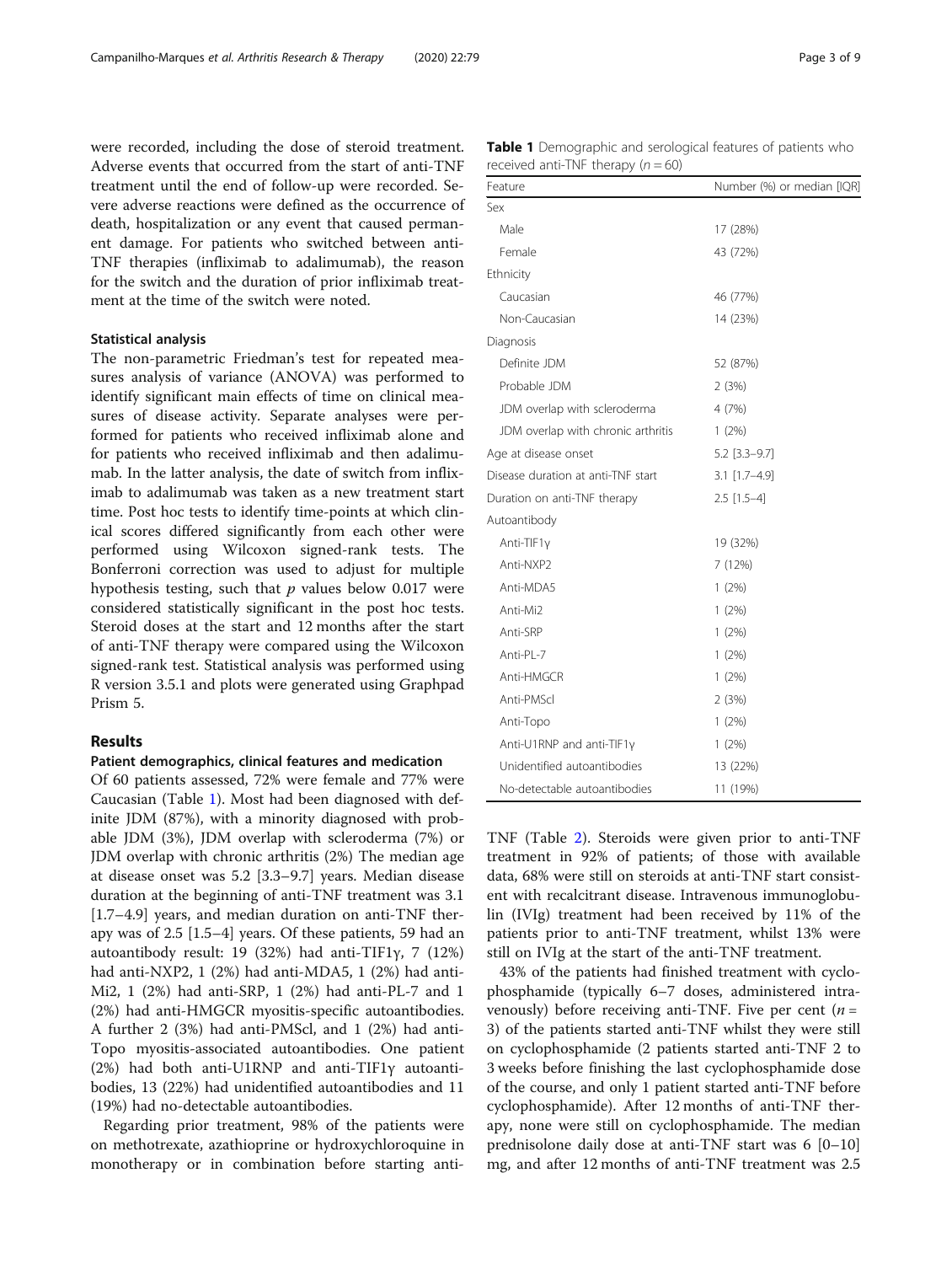| Treatment                | Previously           | At start of anti-TNF | After 12 months on anti-TNF |  |  |
|--------------------------|----------------------|----------------------|-----------------------------|--|--|
| MTX/AZA/HQL <sup>1</sup> | 48 (98%), $n = 49$   | 43 (80%), $n = 56$   | 41 (89%), $n = 46$          |  |  |
| Cyclophosphamide         | 26 (43%), $n = 60$   | $3(5\%)$ , $n = 60$  | 0. $n = 43$                 |  |  |
| Immunoglobulin           | $5(11\%)$ , $n = 47$ | $6(13\%)$ , $n = 46$ | 1 $(2.5\%)$ , $n = 40$      |  |  |
| Oral steroids            | 47 (92%), $n = 51$   | 26 (68%), $n = 38$   | 26 (58%), $n = 45$          |  |  |
| 2 or more DMARDs         | 48 (98%), $n = 49$   | 30 (64%), $n = 47$   |                             |  |  |

<span id="page-3-0"></span>Table 2 Treatment at time of the first assessment of the 60 patients identified

MTX methotrexate, AZA azathioprine, HOL hydroxychloroquine, n (%) absolute numbers (percentages) from the number of patients with available data <sup>1</sup>Mycophenylate mofetil (MMF) was not used in the patients in this study

[0–7.5] mg ( $p < 0.0001$ ; Fig. 1, complete data available on 43 patients).

### Efficacy on infliximab therapy

In the 39 patients that received infliximab alone, global disease activity improved  $(\chi^2(2) = 8.14, p = 0.017;$  Fig. [2a](#page-4-0)). PGA decreased from 3.2 [1.8–5] at anti-TNF initiation to 0.9  $[0.5-2.4]$  ( $p = 0.005$ ) at 6 months and to 0.5  $[0.3-$ 1.3] at  $(p = 0.0003)$  12 months. Skin involvement improved  $(\chi^2(2) = 15.52, p = 0.00043;$  $(\chi^2(2) = 15.52, p = 0.00043;$  $(\chi^2(2) = 15.52, p = 0.00043;$  Fig. 2b). Modified DAS decreased from 4 [1.5–5] at anti-TNF initiation to 2  $[0-4]$  at 6 months  $(p = 0.002)$  and to 1  $[0-3.3]$  at 12 months ( $p = 0.0006$ ). Muscle involvement also improved in terms of CMAS and MMT 80  $(\chi^2(2) = 17.02, p =$ 0.0002—Fig. [2c](#page-4-0) and  $\chi^2(2) = 10.56$ , p = 0.005—Fig. [2d](#page-4-0), respectively). Median CMAS increased from 42 [37.8–49] at anti-TNF initiation to 50 [47–53] at 6 months ( $p =$ 0.03; not considered statistically significant following Bonferroni correction) and to 52 [50–53] ( $p = 0.0008$ ) at 12 months. Median MMT 80 increased from 72 [59.8– 78.3] to 77 [73–80] at 6 months (0.02; not significant) and to 80 [78–80] at 12 months (0.003).



Of the 39 patients treated with infliximab alone, 15 patients were identified who had been treated with cyclophosphamide 1.9 [0.8–2.2] years prior to starting infliximab. Indications for cyclophosphamide include severe skin disease, severe muscle weakness, severe calcinosis, widespread vasculitis and failure to respond to first-line treatment. When these patients were excluded and the remaining patients analysed  $(n = 24)$ , improvements in disease activity were observed in the remaining patients treated with infliximab alone  $(n = 24)$  for skin disease activity ( $\chi^2(2) = 6.08$ ,  $p = 0.048$  for modified DAS) and muscle disease activity  $(\chi^2(2) = 10.17, p = 0.006$  for CMAS). Modified DAS reduced from 4 [1–4.3] at infliximab start to 2 [0–3] at 6 months ( $p = 0.018$ , not considered significant following Bonferroni correction) and 1 [0–3] at 12 months ( $p = 0.013$ ). CMAS increased from 44 [38.8–50.5] at anti-TNF start to 52.5 [50–53] at 6 months ( $p = 0.11$ ) and 52 [50–53] at 12 months ( $p =$ 0.03, not significant).

#### Efficacy after switching to adalimumab

Fifteen patients (25%) switched their anti-TNF treatment from infliximab to adalimumab. The median time of switching from infliximab to adalimumab was 2.3 months [1–3.8]. Ten (66.7%) of the switches were due to treatment inefficacy, 1 (6.6%) related to patient preference for subcutaneous administration and 4 (26.7%) were due to adverse events such as hypersensitivity reactions. From those 10 patients that switched due to treatment inefficacy, 8 were mainly due to active skin disease (5 had calcinosis lesions progressing). Only 3 of those 10 switches happened before 1 year on infliximab; all the others happened after 2 to 3 years on the drug.

For the patients who switched from infliximab to adalimumab ( $n = 15$  patients), there was improvement in global disease activity  $(\chi^2(2) = 6.73, p = 0.03;$  Fig. [3a](#page-5-0)). PGA decreased from 1.2 [1–2.7] at adalimumab initiation to 0.5 [0.1–1.4] ( $p = 0.017$ ; borderline significant) at 12 months. There were trends towards improvement in Modified DAS, CMAS and MMT8 (Fig. [3b](#page-5-0)–d).

For the limited number of patients on adalimumab alone ( $n = 4$ ), median physician's VAS at anti-TNF start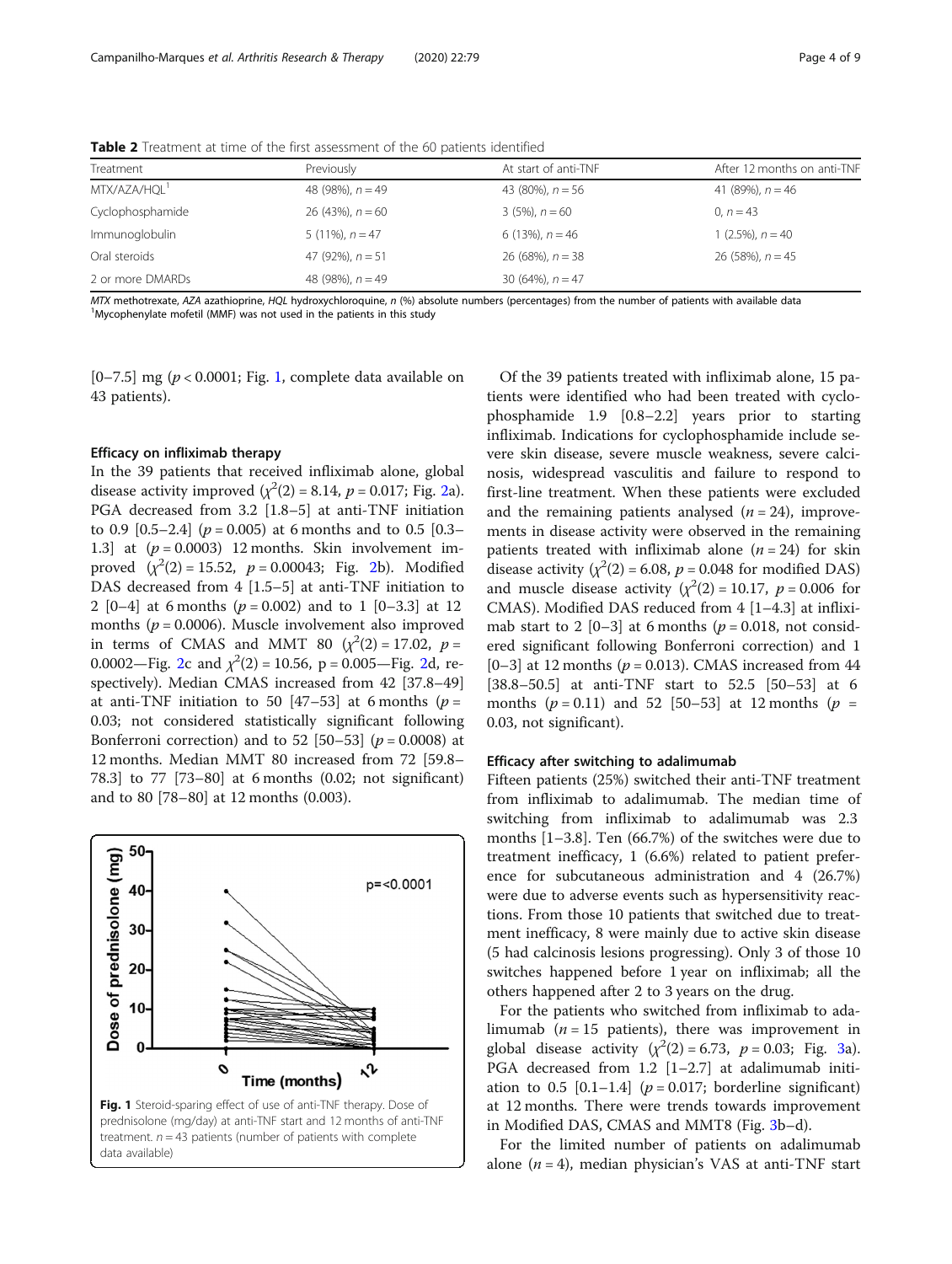<span id="page-4-0"></span>

Scale; MMT, Manual Muscle Testing

was 2.6 (IQR 1.8–3.4), was 1.0 (IQR 0.5–1.25) at 6 months after anti-TNF start and was 1.5 (IQR 1.38–1.8) at 12 months after anti-TNF start. Median Modified DAS at anti-TNF start was 2 (IQR 1.5–2.3), was 3 (IQR 1.5–4) at 6 months after anti-TNF start and was 1 (IQR 0–2.5) at 12 months after anti-TNF start. Median CMAS at anti-TNF start was 52 (IQR 45–52), and there was no change over the year.

### Resolution of calcinosis

Within the cohort of 60 patients, 28 patients (47%) with calcinosis were identified during their disease course up to the time of analysis. From the data recorded within the JDCBS [[2\]](#page-7-0) dataset, from the 28 patients, 15 (54%) had a reduction in the number and/or size of calcinotic lesions and calcinosis completely resolved in 8 (29%). Three out the 28 patients had fewer than 3 lesions which remained stable, and 3 out of the 28 patients had widespread lesions which remained stable. In 7, there were not sufficient data to evaluate changes. From the 15 patients that had a reduction in the number and/or size of calcinotic changes, we then further sub-analysed the 11

cases in which we had access to more detailed clinical information. This showed that the median time to improve was 2.75 [0.9–4] years, with a minimum of 0.25 years (3 months) and a maximum of 10 years. From those 11 patients, the calcinosis completely resolved in 4 of them in a median time of 2.8 [0.73– 6.9] years and anti-TNF treatment was suspended in 3 of them with a median time of 4.6  $[3-9]$  $[3-9]$  $[3-9]$  $[3-9]$  years after the beginning of the drug.

#### Adverse events

A total of 29 adverse events were reported, of which 12 were severe adverse events: 9 were allergic reactions to infliximab (HACA levels not routinely available in the UK), and there were 3 hospital admissions of Infliximab patients (sepsis in one and pneumonia in 2). One patient died due to small bowel perforation (probably secondary to disease damage) thought to be due to calcinosis in the intestinal walls. The patient was on infliximab for 6 years and then swapped to adalimumab for nearly 1 year before time of death. The remaining adverse reactions ( $n =$ 17) were not severe: 14 (82.4%) were due to infectious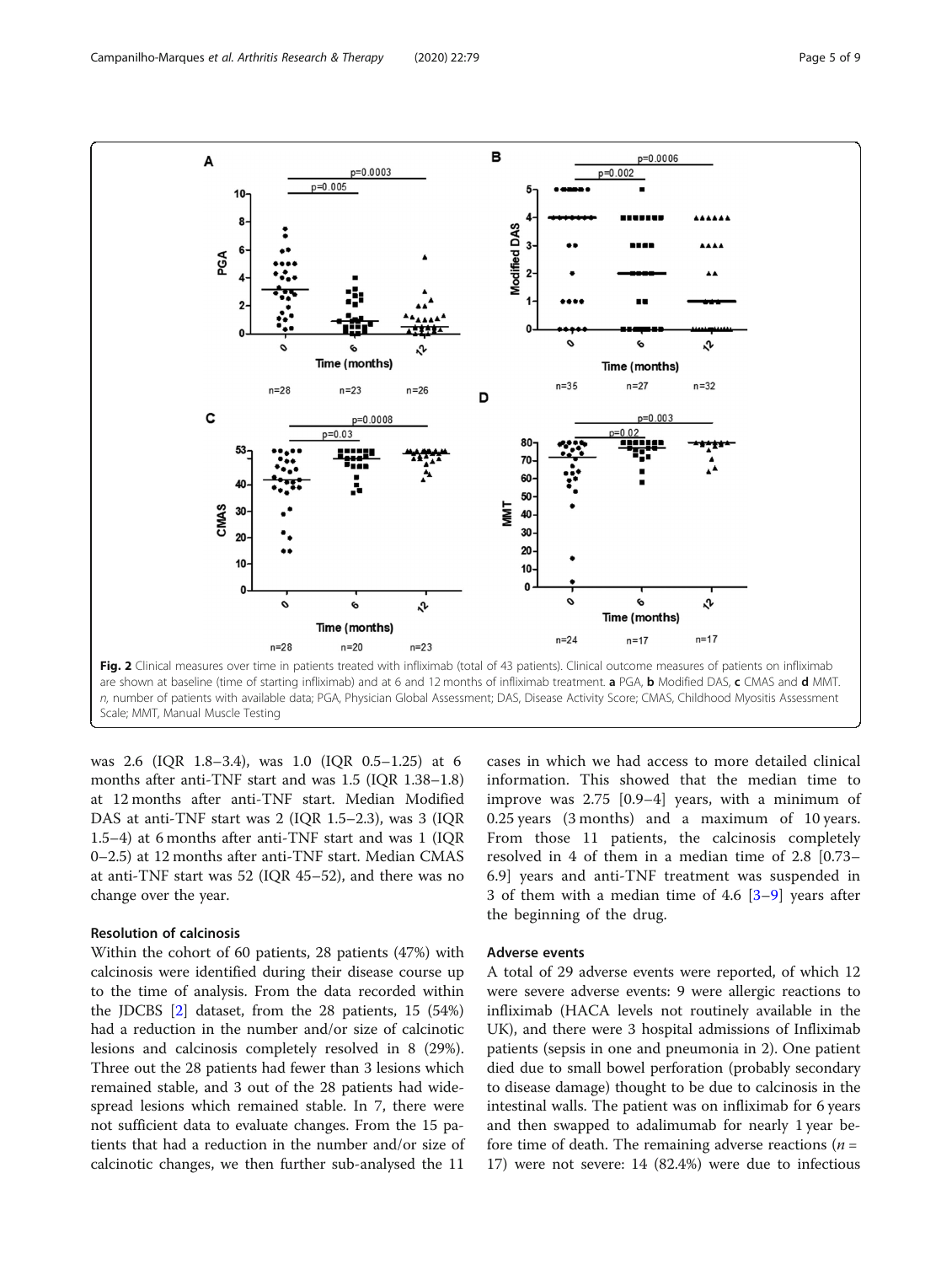<span id="page-5-0"></span>

causes (5 bacterial upper respiratory infections, 4 viral infections, 2 skin infections, 2 episodes of tonsillitis, 1 episode of chicken-pox) and 3 (17.6%%) were due to local injection site reaction  $(n = 2)$  and 1 episode of skin rash. In 4 of the mild to moderate adverse reactions the drug had to be discontinued (2 patients on adalimumab had injection site reactions and 2 patients on infliximab had recurrent skin infections) whilst in the remaining patients temporarily withholding the drug proved sufficient. No tuberculosis or malignancy was recorded. According to the exposure time, a total of 13.9 adverse reactions occurred by 100 patient-years. 5.7 serious adverse reactions by 100 patient-years were reported.

# **Discussion**

Biologic drugs have been used off-label since 2000 for JDM and other inflammatory myositis diseases with en-couraging results [[19\]](#page-8-0). High levels of TNF- $\alpha$  have been reported in JDM patients with a long disease course suggesting that it may play a significant role in refractory disease [[7\]](#page-7-0). A recent study published by Spencer et al. [[19\]](#page-8-0), the results of a survey on CARRA members' experience of using biologics in JDM, showed that survey

responders considered that use of biologics significantly reduced complications in JDM (such as calcinosis, muscle atrophy, lipodystrophy) and were a logical therapeutic step after failure of corticosteroid and other immunosuppressive therapy, in JDM patients with resistant disease.

In our study, those who received infliximab and who switched from infliximab to adalimumab showed improvement in terms of global disease and improvement compared to their own baseline, but we cannot exclude the effects of other concomitant medications due to the lack of a control group. Muscle and skin disease appeared to reduce with infliximab treatment, with improvement in CMAS and MMT8 and the modified DAS. Importantly, we observed a reduction in steroid dose after 12 months of treatment with anti-TNF, which may suggest a possible steroid-sparing effect.

Major limitations of this study include missing data (commonly encountered in multi-site cohort studies) and the lack of a control group. We recognize that it is a limitation of our study that controls were not able to be included in the analysis. We have previously used observational data to model efficacy of cyclophosphamide,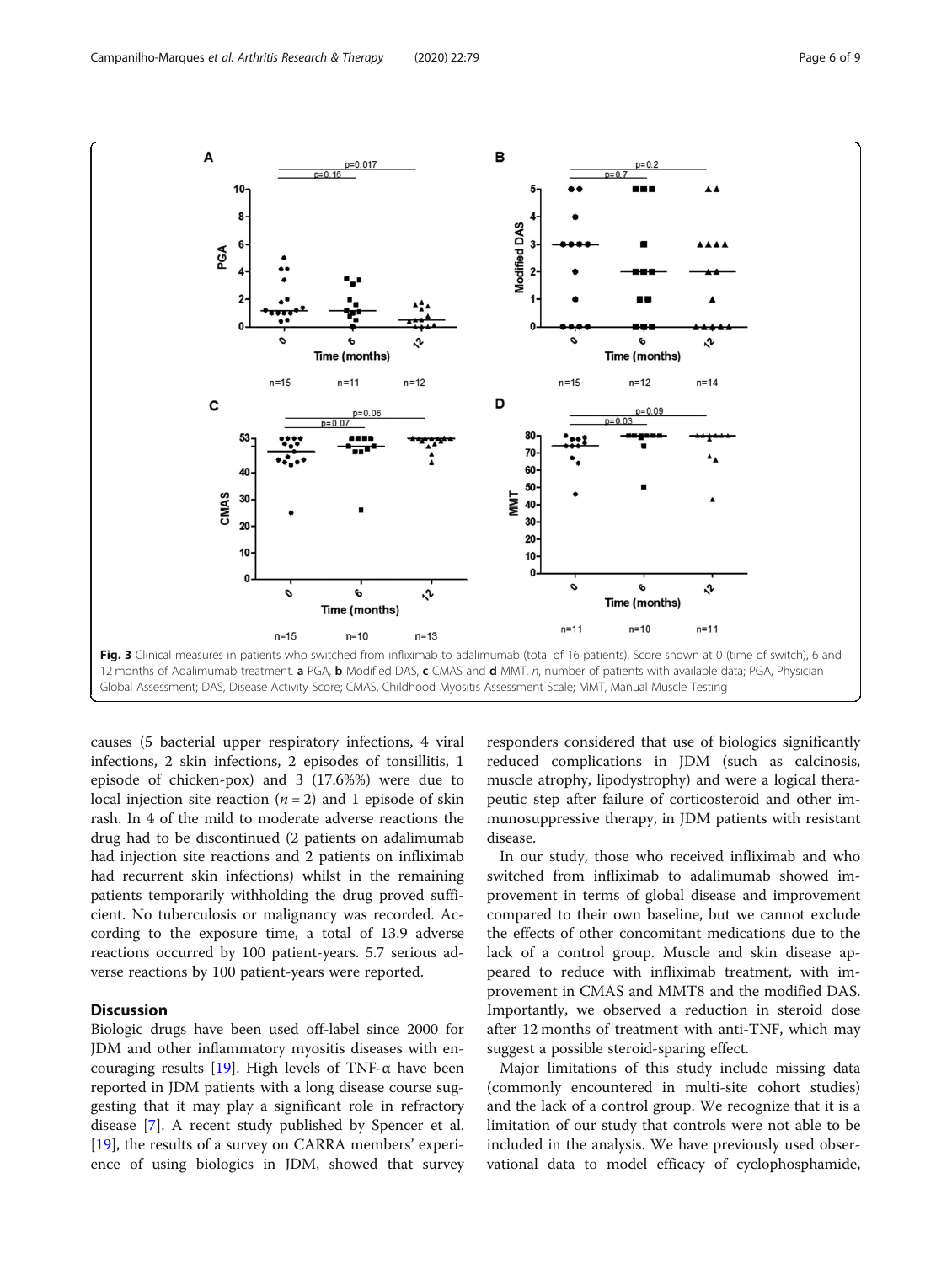<span id="page-6-0"></span>another second-line treatment for JDM, using the MSM method which allowed us to compare disease activity in patients treated with the drug to those who were not treated with the drug  $[20]$  $[20]$ . However, this method was not feasible in this study because we included two different drugs (infliximab and adalimumab) and treatment durations were heterogeneous. Obtaining evidence for second-line treatments in this rare disease is challenging, and there is an important role for observational studies and large case series like this study. Therefore, we cannot exclude effects of concomitant medications etc.

Infliximab was switched to adalimumab in 15 patients (25%). Ten (66.7%) of the switches were due to incomplete control of disease, mainly due to lack of skin disease control. The remaining causes for switching were adverse effects and patient preference.

Calcinosis remains a significant source of morbidity for many JDM patients, yet it is poorly understood and lacks uniform treatment approaches compared to other aspects of JDM. A recent study published by the CARRA group [[21](#page-8-0)] emphasizes the inconsistency in the published literature regarding therapeutic effectiveness. The authors suggest that this can be explained by the relative inexperience of physicians and the multitude of different treatments and treatment scenarios [[21\]](#page-8-0). In our study, there was a reduction in the number and/or size of calcinotic lesions in 54% of the patients that were on infliximab/adalimumab and calcinosis completely resolved in 29% of them, although we cannot attribute these effects to anti-TNF treatment alone. It was also noted that the reduction in number and size of calcinosis needed nearly 2 years on anti-TNF treatment. Although we had a patient that showed evident reduction on calcinosis lesions only after 3 months on anti-TNF treatment, the majority needed a much longer time and in one case it was necessary to continue 10 years of anti-TNF treatment until the calcinosis completely resolved. This highlights that an immediate improvement on the calcinosis should not be expected, and the anti-TNF treatment should not be stopped if an immediate improvement is not seen.

Regarding safety, the majority of the adverse events were mild to moderate and mostly due to infections causes. However, we had 12 serious adverse events, mostly  $(n = 9)$  related with allergic reactions to infliximab. Administration of infliximab is associated with a well-recognized risk of infusion-related adverse events. The exact aetiology and pathogenesis of those infusion reactions are often unclear, and findings regarding their allergic/immune nature are inconsistent [[22\]](#page-8-0). Overall the anti-TNF drugs seemed to be well-tolerated in our population with an incidence of 5.7 serious adverse reactions by 100 patient-years, which is consistent with the literature on adult patients [\[23\]](#page-8-0). Importantly, the majority of patients had no adverse effects and tolerated the

infliximab/adalimumab well, and in the context of patients needing long-term treatment, this could be of benefit.

This study is one of the largest to describe the use of infliximab and adalimumab in a large national cohort of JDM patients. Further clinical studies are required to assess the efficacy of anti-TNF treatment in JDM, controlling for the effects of other DMARDS, and to ascertain the optimum timing for treatment initiation and cessation. Stratified analysis by autoantibody subgroups could be addressed in future studies with greater numbers.

#### Conclusions

Reductions in muscle and skin disease, including calcinosis, were seen following treatment with infliximab and adalimumab. Infliximab and adalimumab were welltolerated and the majority of patients had no adverse effects.

#### Supplementary information

Supplementary information accompanies this paper at [https://doi.org/10.](https://doi.org/10.1186/s13075-020-02164-5) [1186/s13075-020-02164-5](https://doi.org/10.1186/s13075-020-02164-5).

Additional file 1: Supplementary Figure S1. Flow diagram to outline which patients were included or excluded in the study and which analyses they were included in. Supplementary Results.

#### Abbreviations

CMAS: Childhood Myositis Assessment Scale; JDRG: Juvenile Dermatomyositis Research Group; MMT8: Manual Muscle Testing; PGA: Physician's global assessment; DAS: Disease activity score; JDM: Juvenile dermatomyositis; IIM: Idiopathic inflammatory myopathy; IVIg: Intravenous immunoglobulin; JDCBS: Juvenile Dermatomyositis Cohort and Biomarker Study; DMARD: Disease-modifying anti-rheumatic drug; PRINTO: Paediatric Rheumatology International Trials Organisation; IMACS: International Myositis Assessment and Clinical Studies Group; ANOVA: Analysis of variance; HACA: Human anti-chimeric antibody

#### Acknowledgements

We would like to thank all patients and their families who have contributed to the JDCBS. We also thank all members of the JDRG who contribute to the JDCBS. The JDRG members were as follows:

Dr. Kate Armon, Mr. Joe Ellis-Gage, Ms. Holly Roper, Ms. Vanja Briggs and Ms. Joanna Watts (Norfolk and Norwich University Hospitals), Dr. Liza McCann, Mr. Ian Roberts, Dr. Eileen Baildam, Ms. Louise Hanna, Ms. Olivia Lloyd, Susan Wadeson and Michelle Andrews (The Royal Liverpool Children's Hospital, Alder Hey, Liverpool), Dr. Phil Riley, Ms. Ann McGovern, Verna Cuthbert (Royal Manchester Children's Hospital, Manchester), Dr. Clive Ryder, Mrs. Janis Scott, Mrs. Beverley Thomas, Professor Taunton Southwood, Dr. Eslam Al-Abadi and Ruth Howman (Birmingham Children's Hospital, Birmingham), Dr. Sue Wyatt, Mrs. Gillian Jackson, Dr. Mark Wood, Dr. Tania Amin, Dr. Vanessa VanRooyen and Ms. Deborah Burton, Louise Turner & Sarah Hanson (Leeds General Infirmary, Leeds), Dr. Joyce Davidson, Dr. Janet Gardner-Medwin, Dr. Neil Martin, Ms. Sue Ferguson, Ms. Liz Waxman and Mr. Michael Browne, Ms. Roisin Boyle, Ms. Emily Blyth (The Royal Hospital for Sick Children, Yorkhill, Glasgow), Dr. Mark Friswell, Professor Helen Foster, Mrs. Alison Swift, Dr. Sharmila Jandial, Ms. Vicky Stevenson, Ms. Debbie Wade, Dr. Ethan Sen, Dr. Eve Smith, Ms. Lisa Qiao, Mr. Stuart Watson and Ms. Claire Duong (Great North Children's Hospital, Newcastle), Dr. Helen Venning, Dr. Rangaraj Satyapal, Mrs. Elizabeth Stretton, Ms. Mary Jordan, Dr. Ellen Mosley, Ms. Anna Frost, Ms. Lindsay Crate, Dr. Kishore Warrier, Stefanie Stafford, Kelly Sandhu & Tracey Dandy (Queens Medical Centre, Nottingham), Professor Lucy Wedderburn, Dr. Clarissa Pilkington, Dr. Nathan Hasson, Dr. Muthana Al-Obadi, Dr. Giulia Varnier, Dr. Sandrine Lacassagne, Mrs. Sue Maillard, Mrs. Lauren Stone, Ms.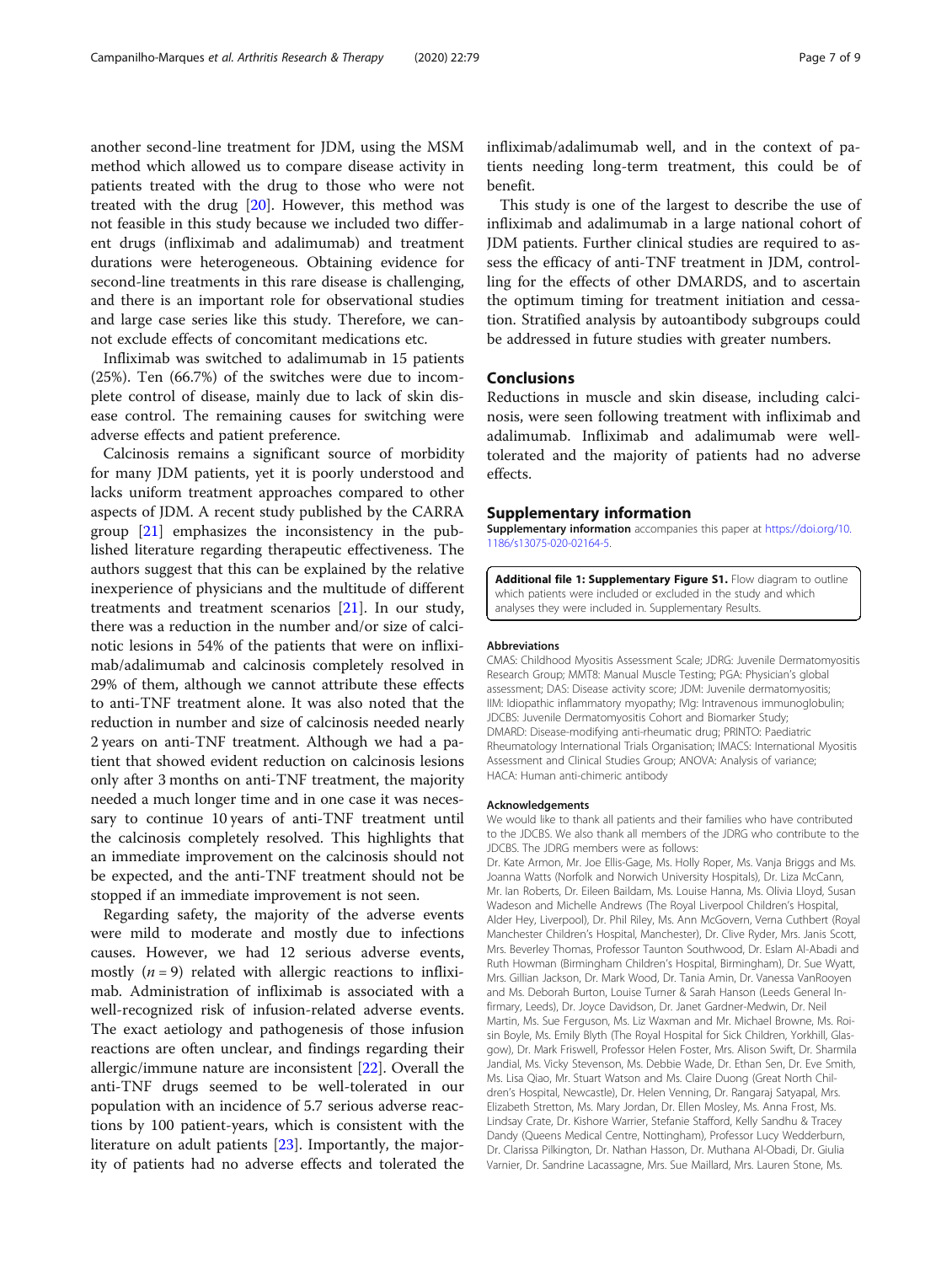<span id="page-7-0"></span>Elizabeth Halkon, Ms. Virginia Brown, Ms. Audrey Juggins, Dr. Sally Smith, Mrs. Sian Lunt, Ms. Elli Enayat, Mrs. Hemlata Varsani, Miss Laura Kassoumeri, Miss Laura Beard, Miss Katie Arnold, Mrs. Yvonne Glackin, Ms. Stephanie Simou, Dr. Beverley Almeida, Dr. Kiran Nistala, Dr. Raquel Marques, Dr. Claire Deakin, Dr. Parichat Khaosut, Ms. Stefanie Dowle, Dr. Charalampia Papadopoulou, Dr. Shireena Yasin, Dr. Christina Boros, Dr. Meredyth Wilkinson, Dr. Chris Piper, Mrs. Cerise Johnson-Moore, Ms. Lucy Marshall, Ms. Kathryn O'Brien, Ms. Emily Robinson (Great Ormond Street Hospital, London), Dr. Kevin Murray (Princess Margaret Hospital, Perth, Western Australia) Dr. Coziana Ciurtin, Dr. John Ioannou, Mrs. Caitlin Clifford and Ms. Linda Suffield (University College London Hospital, London) Ms. Helen Lee, Ms. Sam Leach, Ms. Helen Smith, Dr. Anne-Marie McMahon, Ms. Heather Chisem, Jeanette Hall, Ruth Kingshott and Maxine Mutten (Sheffield's Children's Hospital, Sheffield); Dr. Nick Wilkinson, Ms. Emma Inness, Ms. Eunice Kendall, Mr. David Mayers, Ruth Etherton, Danielle Miller and Dr. Kathryn Bailey (Oxford University Hospitals, Oxford); Dr. Jacqui Clinch, Ms. Natalie Fineman, Ms. Helen Pluess-Hall and Suzanne Sketchley (Bristol Royal Hospital for Children, Bristol); Dr. Joyce Davidson, Margaret Connon and Ms. Lindsay Vallance (Royal Aberdeen Children's Hospital); Dr. Kirsty Haslam, Charlene Bass-Woodcock, Trudy Booth and Ms. Louise Akeroyd (Bradford Teaching Hospitals); Dr. Alice Leahy, Amy Collier, Rebecca Cutts, Emma Macleod, Dr. Hans De Graaf, Dr. Brian Davidson, Sarah Hartfree, Danny Pratt, Elizabeth Fofana and Lorena Caruana (University Hospital Southampton) and all the Children, Young people and their families who have contributed to this research.

#### Authors' contributions

Author contributions are as follows: R C-M acquired, analysed and interpreted data and drafted the manuscript. CTD acquired, analysed and interpreted data and drafted the manuscript. SS acquired and analysed data. CP acquired and analysed data. LRW conceived and designed the study, interpreted data and drafted the manuscript. CAP conceived and designed the study, interpreted data and drafted the manuscript. The authors read and approved the final manuscript.

### Authors' information

Not applicable

#### Funding

Funding for the UK JDM Cohort and Biomarker study has been provided by generous grants from the Wellcome Trust UK [085860], Action Medical Research UK [SP4252], The Myositis Support Group UK, Arthritis Research UK [14518, 20164], The Henry Smith Charity, Great Ormond Street Children's Charity [V1268], The Myositis Association, Cure JM and the National Institute for Health Research (NIHR). This research was supported by the NIHR Biomedical Research Centre at Great Ormond Street Hospital for Children NHS Foundation Trust. The JDM Cohort study is adopted onto the NIHR Comprehensive Research Network. The Centre for Adolescent Rheumatology Versus Arthritis at UCL, UCL Hospital and GOSH is supported by grants from Versus Arthritis [20164] and Great Ormond Street Children's Charity. Dr. Deakin was supported by a fellowship from The Myositis Association. This is a summary of independent research funded by the NIHR Rare Diseases Translational Research Collaboration and other funders. The views expressed are those of the authors and not necessarily those of the NHS, the NIHR or the Department of Health. None of these funding bodies has had a role in the design of the study or the collection, analysis and interpretation of data.

#### Availability of data and materials

Not applicable

#### Ethics approval and consent to participate

Informed written parental consent and age-appropriate assent were obtained. This research was approved by the UK Northern & Yorkshire Medical Research and Ethics Committee. This manuscript does not contain data from any individual person.

#### Consent for publication

Not applicable

#### Competing interests

The authors declare they have no competing interests.

#### Author details

<sup>1</sup>Infection, Inflammation and Rheumatology Section, UCL Great Ormond Street Institute for Child Health, London, UK. <sup>2</sup>Rheumatology Section, Great Ormond Street Hospital for Children NHS Trust, Level 6 Southwood Building, Great Ormond Street, London WC1N 3JH, UK. <sup>3</sup>NIHR Biomedical Research Centre at Great Ormond Street Hospital for Children NHS Foundation Trust, London, UK. <sup>4</sup>Serviço de Reumatologia e Doenças Ósseas Metabólicas Hospital de Santa Maria, CHULN—Centro Académico de Medicina de Lisboa, Lisbon, Portugal. <sup>5</sup>Unidade de Investigação em Reumatologia, Instituto de Medicina Molecular, Faculdade de Medicina, Universidade de Lisboa—Centro Académico de Medicina de Lisboa, Lisbon, Portugal. <sup>6</sup>Centre for Adolescent Rheumatology Versus Arthritis at UCL, UCLH and GOSH, London, UK.

#### Received: 16 August 2019 Accepted: 27 March 2020 Published online: 15 April 2020

#### References

- 1. Feldman BM, Rider LG, Reed AM, Pachman LM. Juvenile dermatomyositis and other idiopathic inflammatory myopathies of childhood. Lancet. 2008; 371(9631):2201–12.
- 2. Martin N, Krol P, Smith S, Murray K, Pilkington CA, Davidson JE, et al. A national registry for juvenile dermatomyositis and other paediatric idiopathic inflammatory myopathies: 10 years' experience; the Juvenile Dermatomyositis National (UK and Ireland) Cohort Biomarker Study and Repository for Idiopathic Inflammatory Myopathies. Rheumatology (Oxford). 2011;50(1):137–45.
- 3. Enders FB, Bader-Meunier B, Baildam E, Constantin T, Dolezalova P, Feldman BM, et al. Consensus-based recommendations for the management of juvenile dermatomyositis. Ann Rheum Dis. 2017;76(2):329–40.
- 4. Moghadam-Kia S, Oddis CV, Aggarwal R. Modern therapies for idiopathic inflammatory myopathies (IIMs): role of biologics. Clin Rev Allergy Immunol. 2017;52(1):81–7.
- 5. Maini R, St Clair EW, Breedveld F, Furst D, Kalden J, Weisman M, et al. Infliximab (chimeric anti-tumour necrosis factor alpha monoclonal antibody) versus placebo in rheumatoid arthritis patients receiving concomitant methotrexate: a randomised phase III trial. ATTRACT Study Group. Lancet. 1999;354(9194):1932–9.
- 6. Brandt J, Sieper J, Braun J. Infliximab in the treatment of active and severe ankylosing spondylitis. Clin Exp Rheumatol. 2002;20(6 Suppl 28):S106–10.
- 7. Pachman LM, Liotta-Davis MR, Hong DK, Kinsella TR, Mendez EP, Kinder JM, et al. TNFalpha-308A allele in juvenile dermatomyositis: association with increased production of tumor necrosis factor alpha, disease duration, and pathologic calcifications. Arthritis Rheum. 2000;43(10):2368–77.
- 8. Fedczyna TO, Lutz J, Pachman LM. Expression of TNFalpha by muscle fibers in biopsies from children with untreated juvenile dermatomyositis: association with the TNFalpha-308A allele. Clin Immunol. 2001;100(2):236–9.
- 9. De Paepe B, Creus KK, De Bleecker JL. The tumor necrosis factor superfamily of cytokines in the inflammatory myopathies: potential targets for therapy. Clin Dev Immunol. 2012;2012:369432.
- 10. Fisler RE, Liang MG, Fuhlbrigge RC, Yalcindag A, Sundel RP. Aggressive management of juvenile dermatomyositis results in improved outcome and decreased incidence of calcinosis. J Am Acad Dermatol. 2002;47(4):505–11.
- 11. Riley P, McCann LJ, Maillard SM, Woo P, Murray KJ, Pilkington CA. Effectiveness of infliximab in the treatment of refractory juvenile dermatomyositis with calcinosis. Rheumatology (Oxford). 2008;47(6):877–80.
- 12. Bohan A, Peter JB. Polymyositis and dermatomyositis (first of two parts). N Engl J Med. 1975;292(7):344–7.
- 13. Bohan A, Peter JB. Polymyositis and dermatomyositis (second of two parts). N Engl J Med. 1975;292(8):403–7.
- 14. Huber AM, Feldman BM, Rennebohm RM, Hicks JE, Lindsley CB, Perez MD, et al. Validation and clinical significance of the Childhood Myositis Assessment Scale for assessment of muscle function in the juvenile idiopathic inflammatory myopathies. Arthritis Rheum. 2004;50(5):1595–603.
- 15. Rider LG, Koziol D, Giannini EH, Jain MS, Smith MR, Whitney-Mahoney K, et al. Validation of manual muscle testing and a subset of eight muscles for adult and juvenile idiopathic inflammatory myopathies. Arthritis Care Res. 2010;62(4):465–72.
- 16. Ruperto N, Ravelli A, Pistorio A, Ferriani V, Calvo I, Ganser G, et al. The provisional Paediatric Rheumatology International Trials Organisation/ American College of Rheumatology/European League Against Rheumatism Disease activity core set for the evaluation of response to therapy in